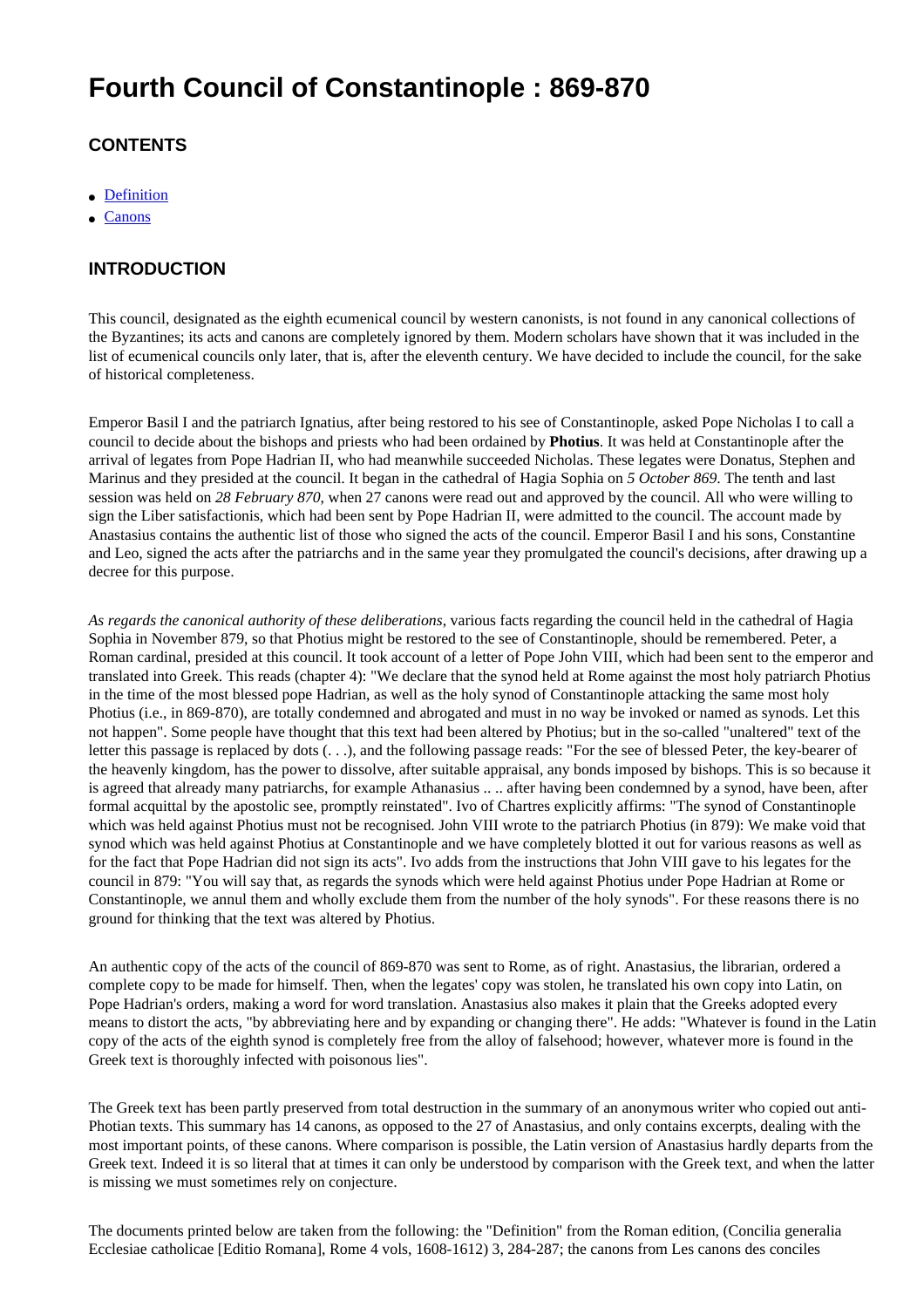oecumeniques, ed. P-P. Jouannou (Pontificia commissione per la redazione del codice di diritto canonico orientale. Fonti. Fasc. IX: Discipline generale antique [IIe-IXe s.] tome 1 part 1), Grottaferata 1962 289-342.

The English translation is from the Latin text, for the reasons mentioned above. The material in curly brackets { } has been added by the hypertext editor, as also has some of the formatting

<span id="page-1-0"></span>[Definition of the holy and universal eighth synod]

The holy, great and universal synod, which was **assembled by God's will** and the favour of our divinely approved emperors Basil and Constantine, the holy friends of Christ, in this royal and divinely protected city and in the most famous church bearing the name of holy and great Wisdom, declared the following.

The Word, of one nature with the almighty God and Father, is he who established heaven like a vault and fixed the ends of the earth and the place of all other things. He made it to be contingent and he rules, preserves and saves it. He says through the voice of the prophet, Isaiah: Lift up your eyes to heaven, because heaven has been fashioned like smoke, but the earth shall wear out like a garment; its inhabitants shall perish like them; but my salvation shall last for ever and my justice shall not fail. He was made like us for our sake and has established on earth heavenly justice and said, Heaven and earth shall pass away but my words shall not pass away. He said to all who believed in him: If you continue in my word, you will truly be my disciples, and you will know the truth and the truth will make you free.

It was our God and Lord of infinite power alone who, just like a farmer of supreme wisdom and power, uprooted and scattered and rightfully obliterated many others from an earlier time and from long ago who, given over to lies and in opposition to the truth, were sowing -- to use the gospel image -- evil tares in his field, that is, in the church, and were trying to overwhelm the pure grain of divine justice. He always prepared his manner of deliverance so as to give warning, he established his justice and revealed it with greater clarity. But nevertheless, in our time too, the sower of tares is trying to make the field of the church useless through some utterly depraved and impious people. With that one and the same providence, he has shown that this field is worthy of compassion and snatched it from the filth of iniquity and called it back to its ancient purity. For, to destroy injustice and reinforce divine justice, he has raised up, as an unwavering follower of his commandments, a person proved to be incorrupt in both his knowledge and his maintenance of the truth, our most devout and serene emperor, who is a friend of divine justice and an enemy of injustice. He, by means of the divine help and the overall favour of the church, has gathered together architects from the ends of the earth into this royal city, which must be built up by God, and has assembled a universal synod which, while guarding the strong defences of

- the gospel sanctions,
- the laws of Moses and the prophets together with
- the commands of the apostles
- and fathers as well as of
- the councils.

has revived the established forms of right conduct and proclaimed truth and justice in the courts of the church.

{Now the customary recapitulation and reassertion of all previous ecumenical councils}

Consequently, all of us bishops who have come to take part in the synod and to strengthen the true and undefiled faith of Christians and the teaching of orthodox religion, we declare our belief in one God, in three persons consubstantial, divine and autonomous, as, for example, we may look at the one nature of light in three suns not unlike each other or in the same number of dazzling objects. We confess, indeed, God to be one, unique in respect of substance, but threefold or three if we are speaking of him in respect of persons, and we declare he has not received from himself that he has been made, nor in any way whatsoever from anyone else; but that he is alone, ever existing without beginning, and eternal, ever the same and like to himself, and suffering no change or alteration, that he exists as the maker and source of all beings endowed with intelligence and feeling. For the holy and great synod of { **1** } **Nicaea** spoke thus when expounding the creed: Light from light, true God, clearly declaring the Son to be from the Father who is true God, and the rest as the catholic church received it. We too, accepting this in the identical meaning, anathematize as of unsound mind and an enemy of the truth, *Arius* and all who, with him and following him, speculate with faulty perceptions on the term "hetero-substantial", that is otherness of substance and unlikeness, with reference to the divinely-ruling and blessed Trinity. But no less do we accept the second, holy and universal synod {**2 Constantinople I**}, and we anathematize that adversary of the Spirit or rather adversary of God, *Macedonius;* for we admit in the distinction of persons no difference of substance between the Father, the Son and the divine and autonomous Spirit, as the aforementioned heresiarchs did, nor do we confuse, like the lunatic *Sabellius,* the persons in one and the same substance. Moreover, we also confess that the unique Word of God became incarnate and was made like us for our sake, for it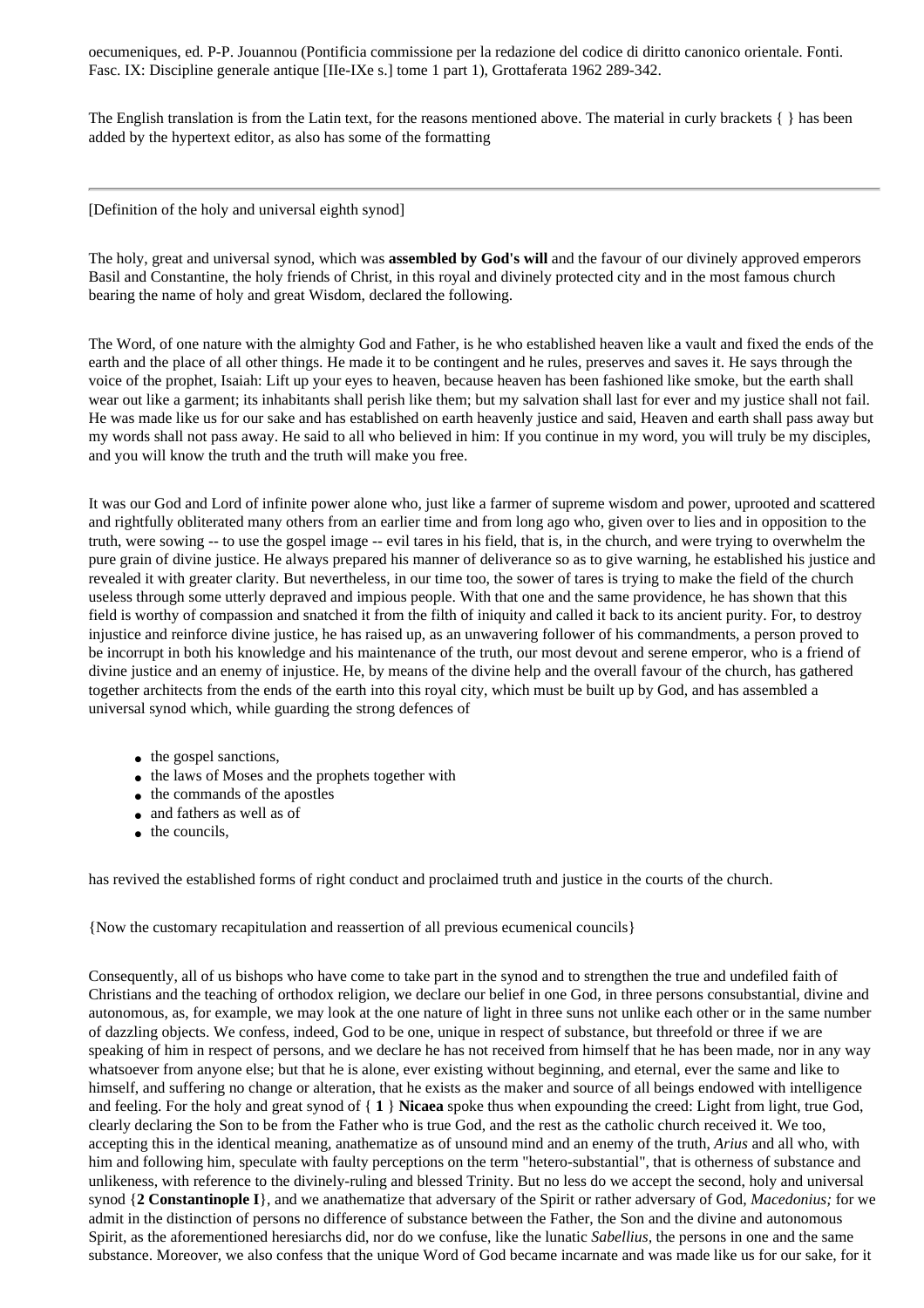was not an angel or an envoy but the Lord himself who came and saved us and was made Emmanuel with us; and he was true God, God of Israel and saviour of all, in accordance with the divine and prophetic utterances. For this reason we confess that Mary, most holy and without experience of marriage, who bore him, is properly and truly mother of God, just as the third universal synod, which first assembled at { **3** } **Ephesus,** proclaimed. In union with that council we too anathematize *Nestorius,* that worshipper of the man and most self-opinionated individual who possessed a Jewish mentality. We teach that the one and same Christ and Lord is twofold, that is, perfect God and perfect man, possessing in one person the differences of each nature but keeping their properties always unchangeable and unconfused, just as the fourth, holy and universal synod {**4 Chalcedon** } solemnly taught. In accepting this synod together with the three councils previously enumerated, just like the quadruplicity of the holy gospels, we anathematize the insane *Eutyches* and the mad *Dioscorus.* In addition, proclaiming the two natures in the one Christ, according to the still clearer teaching of the fifth, holy and universal synod { **5 Constantinople II**}, we anathematize *Severus* , *Peter* and *Zoharas* the Syrian, as well as *Origen* with his useless knowledge, *Theodore of Mopsuestia* and *Didymus* along with *Evagrius*, who also, although of the same or different opinions, were ensnared in the same pit of damnation.

Further, we accept the sixth, holy and universal synod {**6 Constantinople III**}, which shares the same beliefs and is in harmony with the previously mentioned synods in that it wisely laid down that in the two natures of the one Christ there are, as a consequence, two principles of action and the same number of wills. So, we anathematize *Theodore who was bishop of Pharan, Sergius, Pyrrhus, Paul and Peter, the unholy prelates of the church of Constantinople*, and with these, *Honorius of Rome, Cyrus of Alexandria as well as Macarius of Antioch and his disciple Stephen*, who followed the false teachings of the unholy heresiarchs *Apollinarius, Eutyches* and *Severus* and proclaimed that the flesh of God, while being animated by a rational and intellectual soul, was without a principle of action and without a will, they themselves being impaired in their senses and truly without reason. For if the one and same Christ and God exists as perfect God and perfect man, it is most certain that none of the natures which belong to him can exist partially without a will or without a principle of action, but that he carried out the mystery of his stewardship when willing and acting in accordance with each substance; this is how the chorus of all God's spokesmen, having knowledge of it from the apostles down to our own time, have constructed a colourful representation of that human form, assigning to each part of the one Christ natural properties distinct from each other, by which the meanings and conceptions of his divine nature and of his human nature are believed beyond all doubt to remain without confusion.

We also know that the seventh, holy and universal synod, held for the second time at { **7** } **Nicaea,** taught correctly when it professed the one and same Christ as both invisible and visible lord, incomprehensible and comprehensible, unlimited and limited, incapable and capable of suffering, inexpressible and expressible in writing. In agreement with that synod, this holy and universal synod publicly anathematizes *Anastasius* , *Constantine* and *Nicetas* , that irrational prelature whose name stinks, or, to put it better, that plain corruption; so too *Theodosius of Ephesus*, *Sisinnius Pastilas* and *Basil Tricacabus*, not forgetting *Theodoret*, *Antony* and *John*, once prelates of new Rome, the royal city of Christians, but better called defamers of Christ. They declared by word and deed that, despite what the list of prophets proclaimed about Christ, he had been incapable of destroying the statues of the idols. Furthermore, we also anathematize *Theodore, who was called Krithinos*, whom this great and holy synod summoned and condemned and loudly dinned an anathema into his ears. Similarly we anathematize all those who agreed with or supported those who said that the Word of the divine incarnation came about and existed by fantasy and supposition, indeed that through the removal of the image of our Christ and saviour there came the simultaneous removal of the accepted form of the true body which bore God within it. Everything which cannot be grasped by the imagination is surely to be understood in two ways, either as not existing or as in fact existing but minimally understandable, inasmuch as being invisible and hidden.

Therefore, if anyone happens to have taught any of these things about Christ the God and saviour of us all, he will be clearly proclaimed an enemy of true religion, since the first of these declares that Emmanuel was not truly made man and the second declares that he was indeed man but lacked human qualities, laid aside the flesh he assumed and had recourse in everything to his divine [nature] and to his incomprehensibility; this is alien to all the divinely inspired scriptures, which also clearly state that he will come once more as judge of all, and he is to be seen in the same way as he was seen by his disciples and apostles when he was taken up into heaven.

That theory is full of *Manichaean* ideas and ungodliness inasmuch as it foolishly declares that a saying of the divinely inspired David was spoken about Christ, in which it says, He has set his tabernacle in the sun, since this impiety supposes that the casting off and laying aside of the Lord's deified body is meant. But the word of truth confidently says, both concerning the well-named Manes and all those who share his thought and are authors of the heresy about the destruction of icons and all other heresiarchs and enemies of religion: They have not known nor understood, but they walked in darkness. 0 you who abandon the right way and walk in the way of darkness, who rejoice in wrongdoing and exult in evil conversion; O you whose paths are evil and steps crooked so that they take you far from the right way and make you foreign to right thinking! Again, those who sowed what was corrupted by the wind have received destruction as their reward; and again, He that trusts in lies feeds the winds: and the same person runs after birds that fly away. For he has abandoned the rows of his vines, he wanders in the furrows of his field; for he wanders through a waterless desert and a great parched plain, yet gathers no fruit in his hands.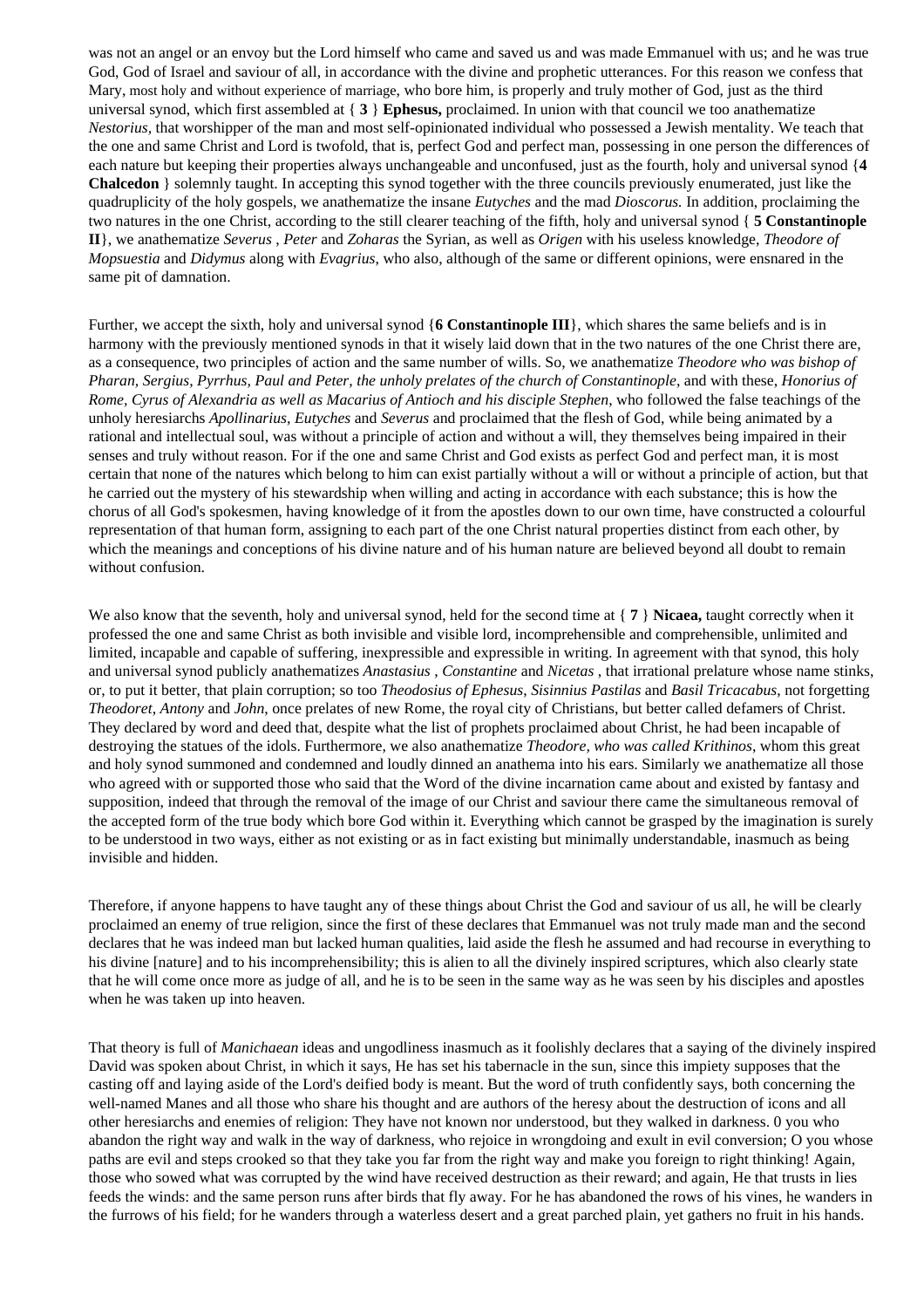For this reasons [the church] brands all these with an **anathema** and, besides recognizing the seven, holy and universal synods already enumerated by us, has gathered together this eighth universal synod through the grace of our all powerful Christ and God and the piety and zeal of our most serene and divinely strengthened emperor, to cut down and destroy the shoots of injustice that have sprung up against those synods, together with the evil stirrings and influences, in order to bring about peaceful order in the church and stability in the world. For it is not only the removal of true teaching which knows how to destroy those of evil mind and to agitate and disturb the church, but also quibbling over the meaning of the divine commandments equally brings the same destruction on those who are not vigilant, and the world is filled with storms and disturbances by those who are reckoned as Christians.

#### {Now the council strikes out on its own}

This is what happened in recent times through the folly, cunning and evil machinations of the wretched **Photius**. He entered the sheepfold not through the door but through a window, and, like a thief or a robber, a destroyer of souls, as the Lord's words indicate, has tried, on every occasion and by every means, to steal, slaughter and destroy the right-thinking sheep of Christ and, by engineering all manner of persecution, he has not ceased from contriving numerous arrests and imprisonments, confiscations of property, protracted periods of exile and, in addition to these, accusations, charges, false testimonies and forgeries against all who worked for true religion and fought for the truth. For he, like another *Severus* or *Dioscorus*, engineered the expulsion of the most just, lawful and canonically appointed high priest of the church of Constantinople, namely the most holy patriarch Ignatius, and like an adulterous robber, breaking into his see and repeatedly submitting him to a thousand charges involving dethronement and as many anathemas, he roused continuous turmoil and storms for all the churches of Christ our saviour, in a multiplicity of ways.

However, the salt of the earth has not lost its savour, nor has the eye of the church become completely darkened, nor has the light of true religion been extinguished by the spirits of wickedness; nor has the fire of divine charity lost its destroying and burning power over sinful and worthless material, nor has the word of the Lord, which is sharper than a two-edged sword and a discerner of thoughts, been found ineffectual, nor did the foundation of solid stone collapse when submerged by swollen waters and floods of rivers and storms, but the precious cornerstone, which was laid down in Sion, that is, in the church, upon which the foundation stone of the apostles and prophets was laid for the building up of the church, in our time has sent out from every one of the church's established ranks, even into the ruling city, the new Rome, many other stones rolling over the land, as the prophet says, to destroy and lay waste the intrigues of those who desired and attempted to destroy truth and divine justice.

But with greater force and particular significance, Nicholas, the most blessed and aptly-named pope of old Rome, was sent from above as another cornerstone for the church, preserving as far as possible the figurative likeness, as from an exalted and pre-eminent place, to confront the carefully organised opposition of Photius. By the missiles of his letters and speeches, he struck down the powerful leading supporters of Photius and, reflecting a story of the old Testament, after the manner of the zealot Phinehas, he pierced Photius with the lance of truth as if he were another Midianite defiling the assembly of Israel; and he completely destroyed him on his not [added in Hrd [1]] agreeing to accept the remedies of a healing discipline aimed at treating the scars and healing the adulterous wound, and just as another **Peter dealt with Ananias and Sapphira, who stole what belonged to God, by an anathema** included as it were in his priestly dignity, he committed him to death.

Following these directives and decrees, the most religious friend of Christ, our emperor, whom the heavenly Emperor and Lord of majesty has raised up for the salvation of the world, has consigned Photius to a suitable place and recalled the most holy patriarch Ignatius to his rightful seat. Furthermore, for the perfect discernment and definition of what is agreed to be good and is beneficial, he has gathered together vicars from all the patriarchal seats and the whole college of bishops which is under his authority. Those of us who came together have celebrated this great and universal synod and, with much examination, testing and discussion, with due care and consistency, we have cut out with the sword of the spirit the roots of scandals and weeds along with their shoots, as we establish the truly innocent and most holy patriarch Ignatius in the controlling seat, while **we condemn Photius**, the interloper and illegal occupier with all his supporters and promoters of evil. For almighty God says somewhere by the mouth of a prophet: Because of the wickedness of their deeds I will drive them out of my house. I will do no more to love them. Ephraim is stricken, their root is dried up, they shall bear no fruit; and again: Canaan, there is a deceitful balance in his hand, he has loved oppression. And Ephraim said: But yet I am become rich, I have found for myself a place of repose: all his labours shall not find me, despite the iniquities that I have committed; and again: And the house of Jacob shall possess their own possessions. The house of Jacob shall be afire and the house of Joseph aflame, and the house of Esau stubble; they shall burn them and consume them, and there shall be no survivor to the house of Esau, for the Lord has spoken.

For the wretched Photius was truly like the person who did not make God his refuge; but trusted in the abundance of his cunning and sought refuge in the vanity of his iniquities, following the example of Ephraim of old, in turning his back on the divine mercy; the word of the prophet mocks and derides him, saying: Ephraim is become as bread baked under ashes, that is not turned. Strangers have devoured his strength and he knew it not, grey hairs also are spread upon him, and he is ignorant of it. He shall be humbled by the insult of Israel before his face; and in all this he has not returned to the Lord, his God. Ephraim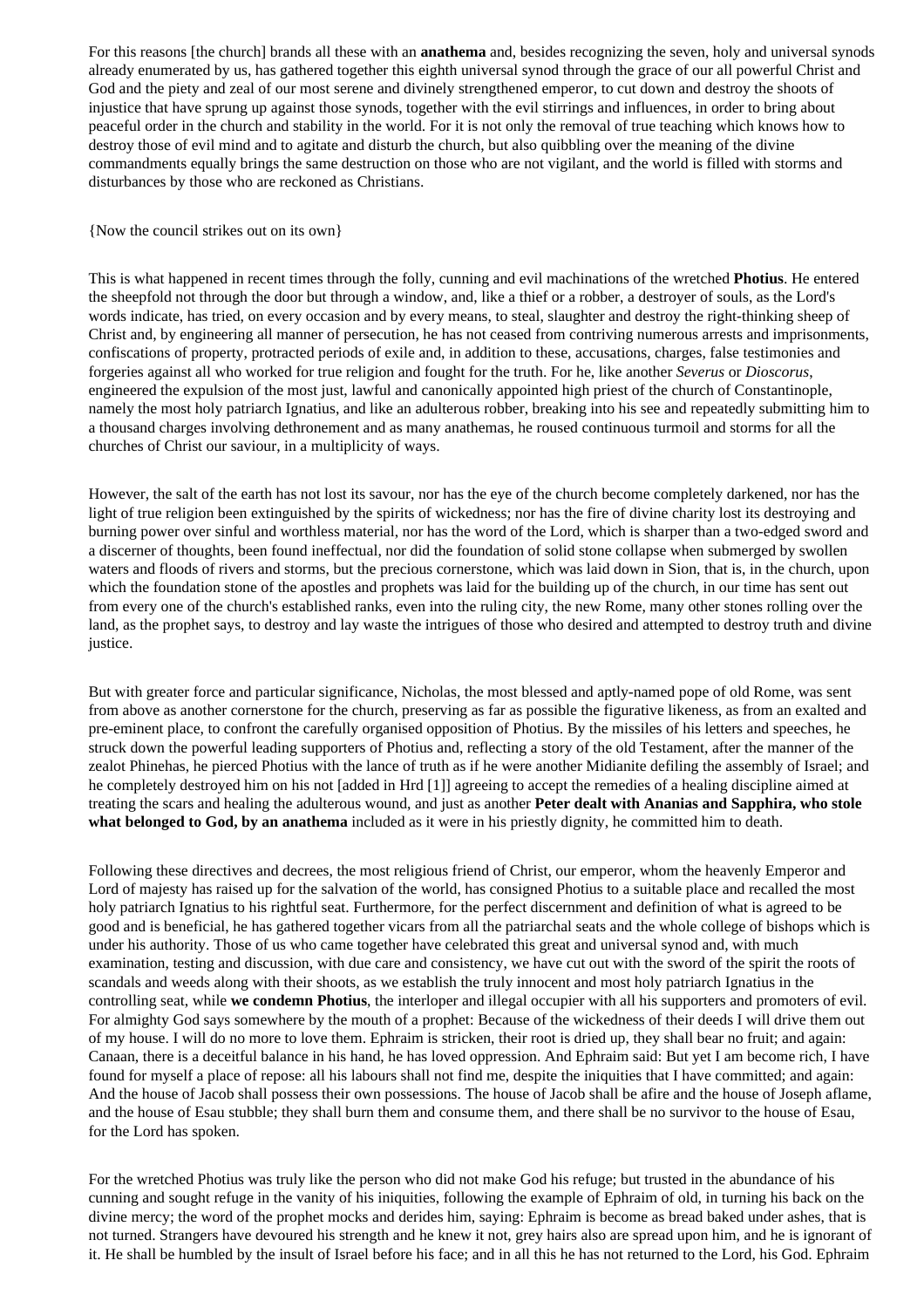is become as a dove, that called upon the table of Egypt and went to the Assyrians. When they shall go, I will spread my net upon them as upon the birds of the air; I will bring them down, I will strike them to make their tribulation heard. For Photius was lifted up to the heights of arrogance in attacking the most blessed pope of old Rome, Nicholas, and he vomited out the poison of his evil. He gathered together false vicars from three supposedly eastern sees, set up what was thought to be a synodical council, and, making lists of the names of accusers and witnesses, fashioning profiles and speeches which seemed to be suited to each person who plays a part in a synodical investigation, and making up, writing down and organizing forged records as accounts of those proceedings, he had the audacity to anathematize the aforementioned most blessed pope Nicholas and all those in communion with him. Photius did this in such a way that as a result all the existing bishops and priests, that is, the other patriarchal sees and all the clerics within them, were included in the same anathema, for all were most certainly in communion with the leading bishop, and amongst them himself and his followers. The word of the prophet condemns and refutes him when it says: They have multiplied their transgressions, they have enacted extraneous laws and invoked their confession; and again: They conceived in their heart lying words and turned justice back, and righteousness has stood afar off from them; for truth has been destroyed in their streets and they have been unable to follow the right path. Truth has disappeared and changed their mind so that it cannot understand. And: He who turns from evil is attacked, and the Lord saw and it displeased him because there was no judgment, and again: Thus says the Lord: For three transgressions of Judah and for four, I will grant them no reprieve; because they have rejected the law of the Lord and have not kept his statutes. Therefore, as regards the man who has acted in this way and has disturbed and shaken the whole holy, catholic and apostolic church with so many brazen attacks of this kind, has utterly refused to be converted and repent, and has refused to submit to the decrees and judgment of the holy patriarchal sees, just as long ago the most blessed pope Nicholas and then his successor, the most holy pope *Hadrian,* 

● anathematized him, so too this holy and universal synod has reproved him and put him under an ever severer **anathema** while addressing to him, in the person of all God's people, the words of the prophet Isaiah: Just as a garment soiled in blood will not be clean, so you will not be clean, for you have defiled the church of Christ and have been a source of scandal and destruction to the people of God on many counts and in many ways. **We command that those who do not share this view, but give Photius their willing support, if they are bishops or clerics, must be deposed for ever; we anathematize monks or lay people, until such time as they are converted from their false ways and wickedness.**

#### <span id="page-4-0"></span>C A N O N S

1

If we wish to proceed without offence along the true and royal road of divine justice, we must keep the declarations and teachings of the holy fathers as if they were so many lamps which are always alight and illuminating our steps which are directed towards God. Therefore, considering and esteeming these as **a second word of God**, in accordance with the great and most wise Denis, let us sing most willingly along with the divinely inspired David, The commandment of the Lord is bright, enlightening the eyes, and, Your word is a lamp to my feet and a light to my paths; and with the author of Proverbs we say, Your commandment is a lamp and your law a light, and like Isaiah we cry to the lord God with loud voice, because your commands are a light for the earth. For the exhortations and warnings of the divine canons are rightly likened to light inasmuch as the better is distinguished from the worse and what is advantageous and useful is distinguished from what is not helpful but harmful.

Therefore we declare that we are preserving and maintaining the **canons** which have been **entrusted** to the holy, catholic and apostolic church **by the** holy and renowned **apostles**, and by universal as well as local councils of orthodox [bishops], and even by any inspired father or teacher of the church. Consequently, we rule our own life and conduct by these canons and we decree that all those who have the rank of priests and all those who are described by the name of Christian are, by ecclesiastical law, included under the penalties and condemnations as well as, on the other hand, the absolutions and acquittals which have been imposed and defined by them. For Paul, the great apostle, openly urges us to preserve the traditions which we have received, either by word or by letter, of the saints who were famous in times past.

Obey your leaders and submit to them; for they are keeping watch over your souls, as persons who will have to give account, commands Paul, the great apostle. So, having both the most blessed pope Nicholas as the instrument of the holy Spirit and his successor, the most holy pope Hadrian, we declare and order that everything which has been expounded and promulgated by them in a synod at various times, both for the defence and well-being of the church of Constantinople and of its chief priest, namely Ignatius, its most holy patriarch, as well as for the expulsion and condemnation of Photius, the upstart and usurper, should be maintained and observed together with the canons there set forth, unchanged and unaltered, and no bishop, priest or deacon or anyone from the ranks of the clergy should dare to overturn or reject any of these things.

Whoever, then, shall be found, after these directives of ours, despising any of the articles or decrees which have been promulgated by these popes, must be stripped of his dignity and rank, if he is a priest or cleric; a monk or lay person, of

<sup>2</sup>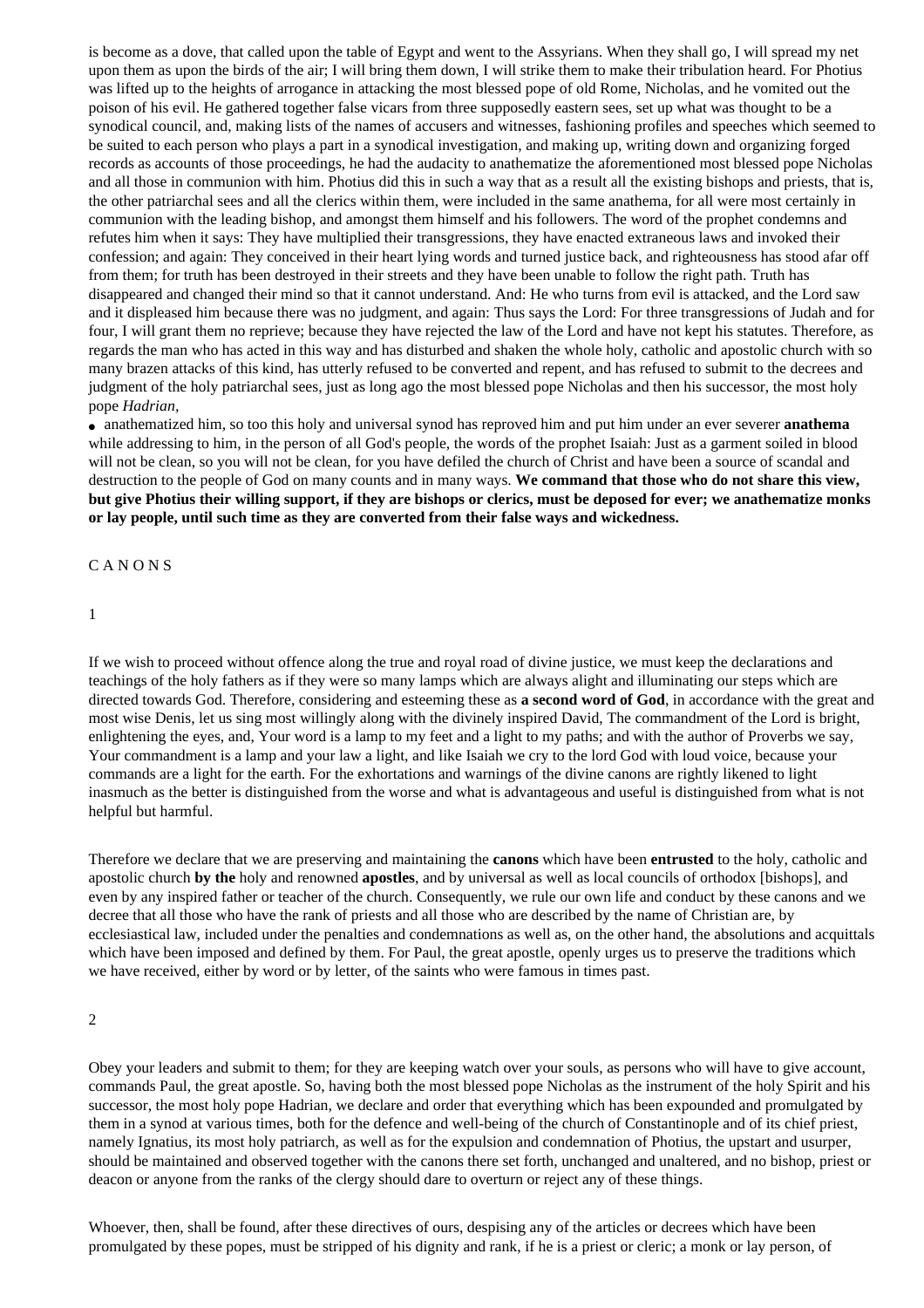whatever dignity, must be excommunicated until he repents and promises to observe all the decrees in question.

3

We decree that the sacred image of our lord Jesus Christ, the redeemer and saviour of all people, should be venerated with honour equal to that given to the book of the holy gospels. For, just as through the written words which are contained in the book, we all shall obtain salvation, so through the influence that colours in painting exercise on the imagination, all, both wise and simple, obtain benefit from what is before them; for as speech teaches and portrays through syllables, so too does painting by means of colours. It is only right then, in accordance with true reason and very ancient tradition, that icons should be honoured and venerated in a derivative way because of the honour which is given to their archetypes, and it should be equal to that given to the sacred book of the holy gospels and the representation of the precious cross.

If anyone then does not venerate the icon of Christ, the saviour, let him not see his face when he comes in his father's glory to be glorified and to glorify his saints', but let him be cut off from his communion and splendour; similarly the image of Mary, his immaculate mother and mother of God, we also paint the icons of the holy angels just as divine scripture depicts them in words; we also honour and venerate those of the highly renowned apostles, prophets, martyrs and holy men as well as those of all the saints. Let those who are not so disposed be **anathema** from the Father, the Son and the holy Spirit.

4

In tearing up by the roots the love of power, as being an evil root nourishing the scandals which have arisen in the church, we condemn, with a just decree, him who boldly, cunningly and unlawfully, like a dangerous wolf, leapt into the sheepfold of Christ; we are speaking about Photius, who has filled the whole world with a thousand upheavals and disturbances. We declare that he never was nor is now a bishop, nor must those, who were consecrated or given advancement by him to any grade of the priesthood, remain in that state to which they were promoted. Moreover, we debar from this kind of preferment those who received from Photius the customary rescripts for promotion to special office.

As for the churches which Photius and those who were ordained by him are thought to have consecrated and the altars which they are thought to have renovated after they had been torn down, we decree that they are to be consecrated, anointed and renovated again. In sum, everything that was done in his person and by him, for the establishing or penalizing of the sacerdotal state, has been abrogated. For the God of the whole universe says through his prophet: Because you have rejected knowledge, I reject you from being a priest to me and, You have forgotten the laws of your God, I also will forget your children. The more they increased, the more they sinned against me; I will change their glory into shame. They feed on the sin of my people; they bloat their souls with their iniquities. And again he says: Because Ephraim has multiplied altars for sinning, they have become to him altars for sins; 1 will write copiously about them.

Since we desire to ensure, in Christ, that the stability of the canons should always remain firm in the churches, we renew and confirm the limits and conditions which were formerly decreed by the holy apostles and our holy fathers and which made it a law in the church that **nobody, who is a neophyte in the faith or priestly office, should be made a bishop**, lest he be puffed up and fall into the judgment and snare of the devil, as the Apostle says. Therefore, in accordance with the previous canons, we declare that nobody of senatorial rank or a secular way of life, who has recently been admitted to the tonsure with the intention or expectation of the honour of becoming a bishop or patriarch, and who has been made a cleric or monk, should rise to such a level, even if he is shown to have completed a considerable time in each stage of the divine priesthood. For it is clear that the tonsure was not received for religious reasons, love of God or hope of progressing along the path of the virtues, but for love of glory and honour. We exclude such people still more rigorously if they are pushed forward by imperial backing.

However, if someone gives no suspicion of seeking the worldly benefits just mentioned, but, prompted by the actual good of a humility which is centered on Christ, renounces the world and becomes a cleric or monk and, while passing through every ecclesiastical grade, is found without reproach and of good character during the periods of time currently established, so that he completes one year in the order of lector, two in that of subdeacon, three as deacon and four as priest, this holy and universal synod has decreed that such a one may be chosen and admitted. As for those who have remained religiously in the order of cleric or monk and have been judged worthy of the dignity and honour of the episcopacy, we reduce the aforesaid period of time to that which the superiors of these bishops approved at the time. If, however, anyone has been advanced to this supreme honour contrary to this directive of ours, he must be condemned and completely excluded from all priestly functions, because he has been elevated contrary to the sacred canons.

<sup>5</sup>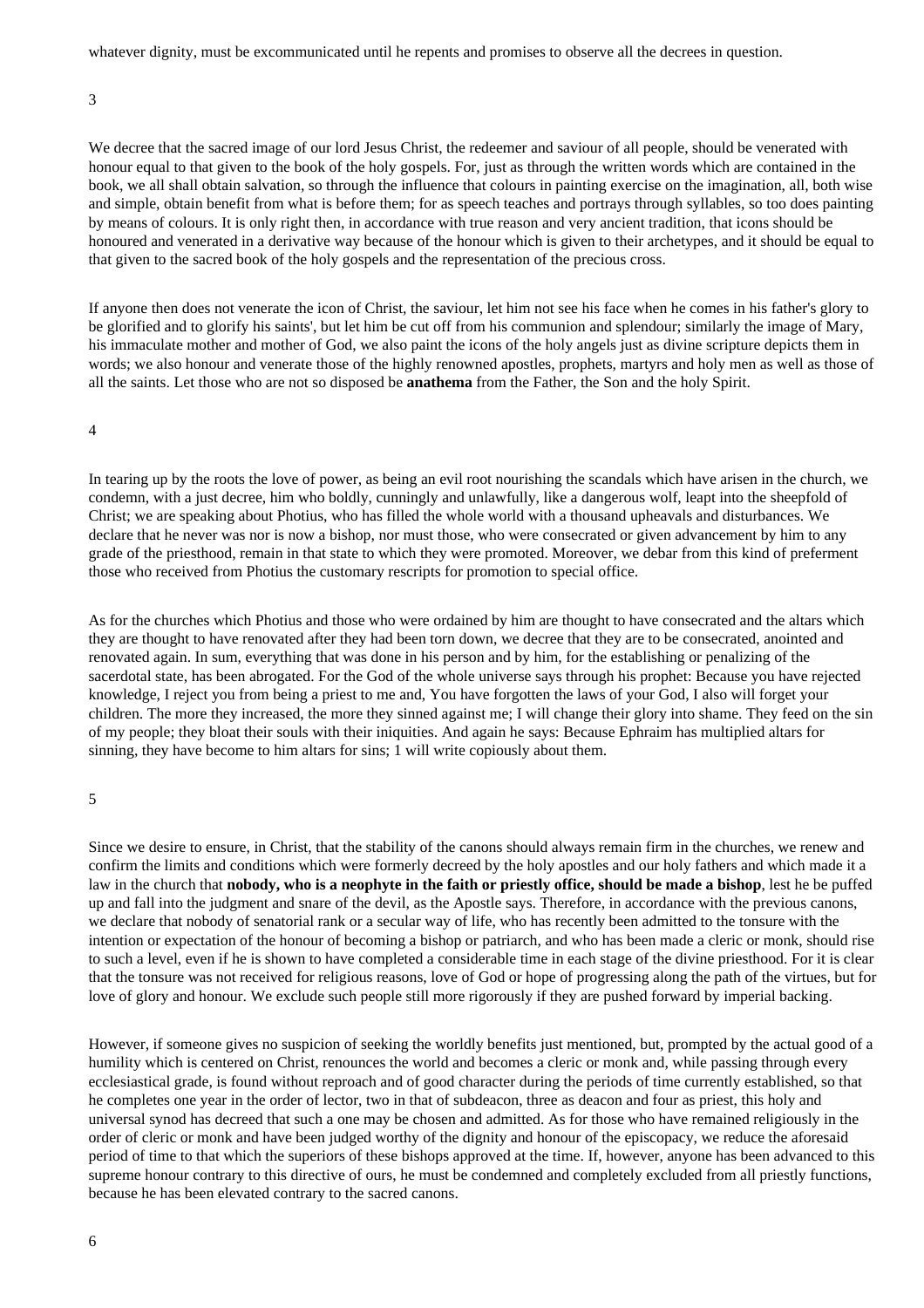It appears that Photius, after the sentences and condemnations most justly pronounced against him by the most holy pope Nicholas for his criminal usurpation of the church of Constantinople, in addition to his other evil deeds, found some men of wicked and sycophantic character from the squares and streets of the city and proposed and designated them as vicars of the three most holy patriarchal sees in the east. He formed with these a church of evil-doers and a fraudulent council and set in motion accusations and charges entailing deposition against the most blessed pope Nicholas and repeatedly, impudently and boldly issued anathemas against him and all those in communion with him. The records of all these things have been seen by us, records which were cobbled together by him with evil intent and lying words, and all of which have been burnt during this very synod.

Therefore, to safeguard church order, **we anathematize** first and foremost the above-mentioned Photius for the reason given; next everyone who henceforth acts deceitfully and fraudulently and falsifies the word of truth and goes through the motions of having false vicars or composes books full of deceptions and explains them in favour of his own designs. With equal vigour Martin, the most holy pope of Rome, a valiant contender for the true faith, rejected behaviour of this kind by a synodal decree.

#### 7

Moses, the divine spokesman, clearly declares in his law that what is right should also be rightly executed, since a good act is not good unless it is carried out in accordance with reason. So it is indeed good and very advantageous to paint holy and venerable images as also to teach others the disciplines of divine and human wisdom. But it is not good nor at all profitable for any of these things to be done by those who are unworthy.

For this reason we declare and proclaim that those declared anathema by this holy and universal synod may not, on any account, work on sacred images in holy places of worship nor teach anywhere at all, until they are converted from their error and wickedness. Whoever, therefore, after this directive of ours, admits them in any way to paint sacred images in churches, or to teach, must be removed from office if he is a cleric; if he is a lay person, he must be excommunicated and debarred from taking part in the divine mysteries.

#### 8

The great apostle Paul says somewhere: All things are lawful for me, but not all things are helpful; all things are lawful for me, but not all things are beneficial. Therefore, we ought to do everything for the advantage and perfection of the holy church of God and nothing at all to promote controversy and vainglory. Since a report has come to our ears that not only heretics and those who have wrongly obtained the patriarchate of Constantinople, but also the orthodox and legitimate patriarchs, demand and extract from the order of priests guarantees, written in their own hands, which are designed for the security, benefit and, as it were, permanence of the above persons, it has therefore seemed good to this holy and universal synod that nobody at all should do this from now on, with the exception of what is demanded at the time of episcopal consecrations, according to rule and custom, in order to witness to the purity of our faith; every other way of doing it is completely inappropriate and has no part in the building up of the church. So whoever dares to nullify this directive of ours, either by asking for such a document or by providing it to those who ask, shall lose his own office.

#### 9

From the very beginning the wretched Photius brought about in the church of Constantinople an abundance of all kinds of wickedness. We have learnt that even before his tyrannical period in office he used to give documents, signed by his own hand, to his followers who were learning the wisdom that has been made foolish by God, even though this system was clearly a new invention and thoroughly alien to our holy fathers and doctors of the church.

Since therefore they direct us to loose every bond of wickedness and to make void enforced contracts, the holy and universal synod has declared that nobody, from now on, should hold or keep such a contract, but all, without hindrance, hesitation or fear, may both teach and study if they are competent for either task, with the exception of those who are found to be enslaved to error or heretical beliefs since we strictly forbid such persons to teach or to pursue studies. If anyone shall be found rejecting and transgressing against this directive, he shall lose his rank if he is a cleric; if a lay person, he shall be excommunicated as one who does not believe the Lord's word which says, Whatever you bind on earth shall be bound in heaven, and whatever you loose on earth shall be loosed in heaven .

As divine scripture clearly proclaims, Do not find fault before you investigate, and understand first and then find fault, and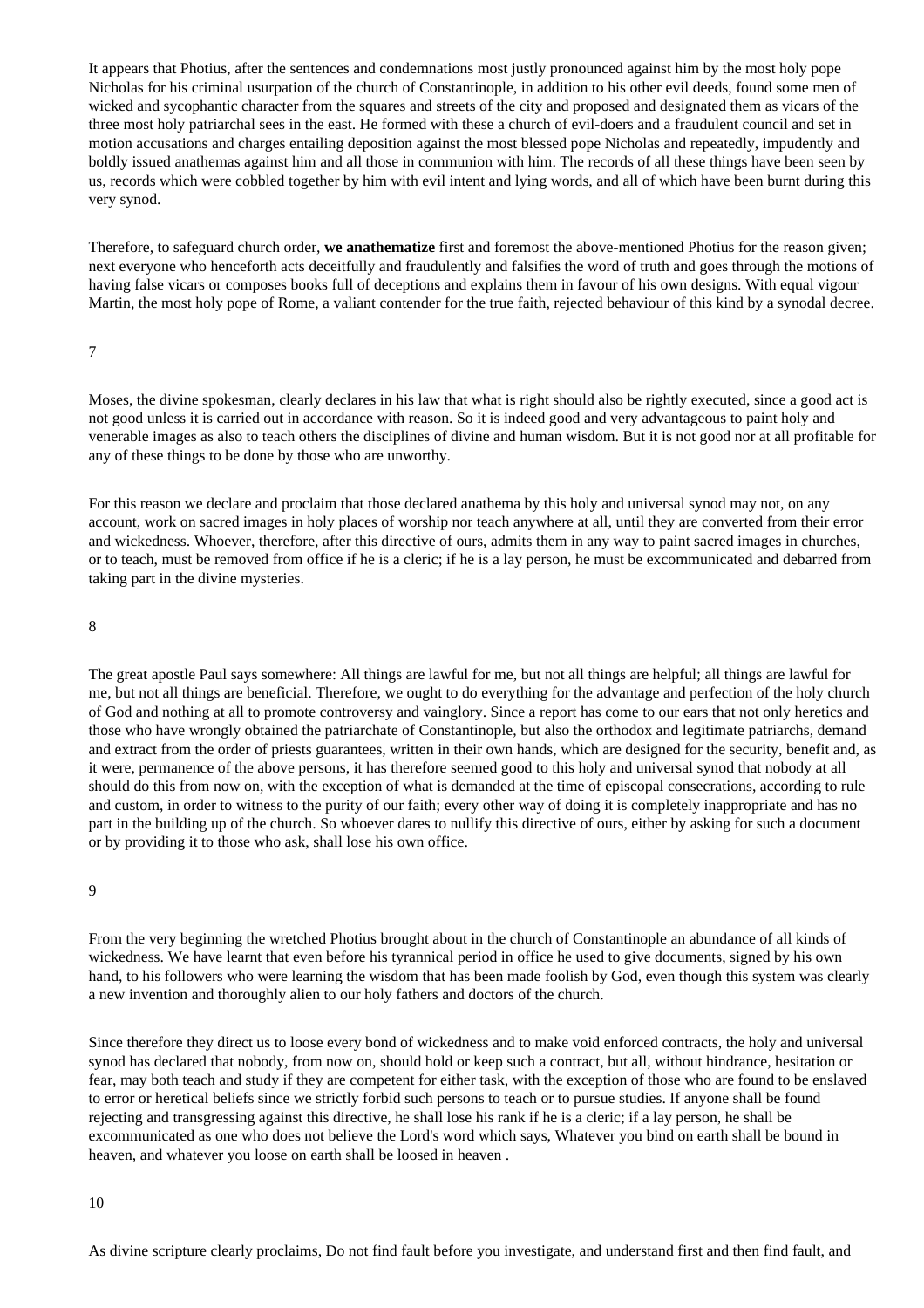does our law judge a person without first giving him a hearing and learning what he does?. Consequently this holy and universal synod justly and fittingly declares and lays down that no lay person or monk or cleric should separate himself from communion with his own patriarch before a careful enquiry and judgment in synod, even if he alleges that he knows of some crime perpetrated by his patriarch, and he must not refuse to include his patriarch's name during the divine mysteries or offices.

In the same way we command that bishops and priests who are in distant dioceses and regions should behave similarly towards their own metropolitans, and metropolitans should do the same with regard to their own patriarchs. If anyone shall be found defying this holy synod, he is to be debarred from all priestly functions and status if he is a bishop or cleric; if a monk or lay person, he must be excluded from all communion and meetings of the church until he is converted by repentance and reconciled.

## 11

Though the old and new Testament teach that a man or woman has one rational and intellectual soul, and all the fathers and doctors of the church, who are spokesmen of God, express the same opinion, some have descended to such a depth of irreligion, through paying attention to the speculations of evil people, that they shamelessly teach as a dogma that a human being has two souls, and keep trying to prove their heresy by irrational means using a wisdom that has been made foolishness.

Therefore this holy and universal synod is hastening to uproot this wicked theory now growing like some loathsome form of weed. Carrying in its hand the winnowing fork of truth, with the intention of consigning all the chaff to inextinguishable fire, and making clean the threshing floor of Christ, in ringing tones it declares **anathema** the inventors and perpetrators of such impiety and all those holding similar views; it also declares and promulgates that nobody at all should hold or preserve in any way the written teaching of the authors of this impiety. If however anyone presumes to act in a way contrary to this holy and great synod, let him be **anathema** and an outcast from the faith and way of life of Christians.

## 12

The apostolic and conciliar canons clearly forbid the nomination and consecration of bishops which have come about as a result of the power and intrigues of the civil authorities. Therefore we declare and proclaim, in full agreement with them, that if any bishop has received his consecration through the manipulation and constraint of such persons, he should be deposed absolutely as one who has desired and consented to have the gift of God not from the will of God and ecclesiastical law and decree, but from human beings and through their machinations as a result of the prompting of carnal desire.

# 13

The divine word says, The worker is worthy of his pay For this reason we too decree and proclaim that the clerics of the great church [of Constantinople], who have served in the lower orders, may rise to the higher grades and, if they have shown themselves worthy, may deservedly enjoy higher dignities, since some of those who now enjoy them either will be called through promotion to more important duties or will vacate them by dying. But those who do not belong to this particular clergy and yet insinuate themselves into it, must not receive the dignities and honours due to those who have laboured in it a long time, for in that case the clerics of the church [of Constantinople] would be found to have no promotion.

Those who manage the houses or estates of leading persons must by no means have the possibility of being admitted or inducted into the clergy of the great church [of Constantinople]: No soldier on service for God gets entangled in civilian pursuits. If indeed anyone, contrary to the directive we have now issued, is promoted to any dignity whatsoever in this great church, he must be excluded from all ecclesiastical dignity as one who has been promoted contrary to the decision of the great synod.

# 14

We declare that those who are called by divine grace to the office of bishop, since they bear the image and likeness of the holy hierarchies in heaven, that is of the angels, in accordance with what is clearly an hierarchical dignity and function, should be held as worthy of all honour on the part of everyone, rulers and ruled alike.

We also declare that they must not go to meet a general or any other high official a long way from their churches, nor should they dismount from their horses or mules a long way off or bow down in fear and trembling and prostrate themselves; nor should they go to table for dinner with secular dignitaries and show the same honours as they do to generals, but according to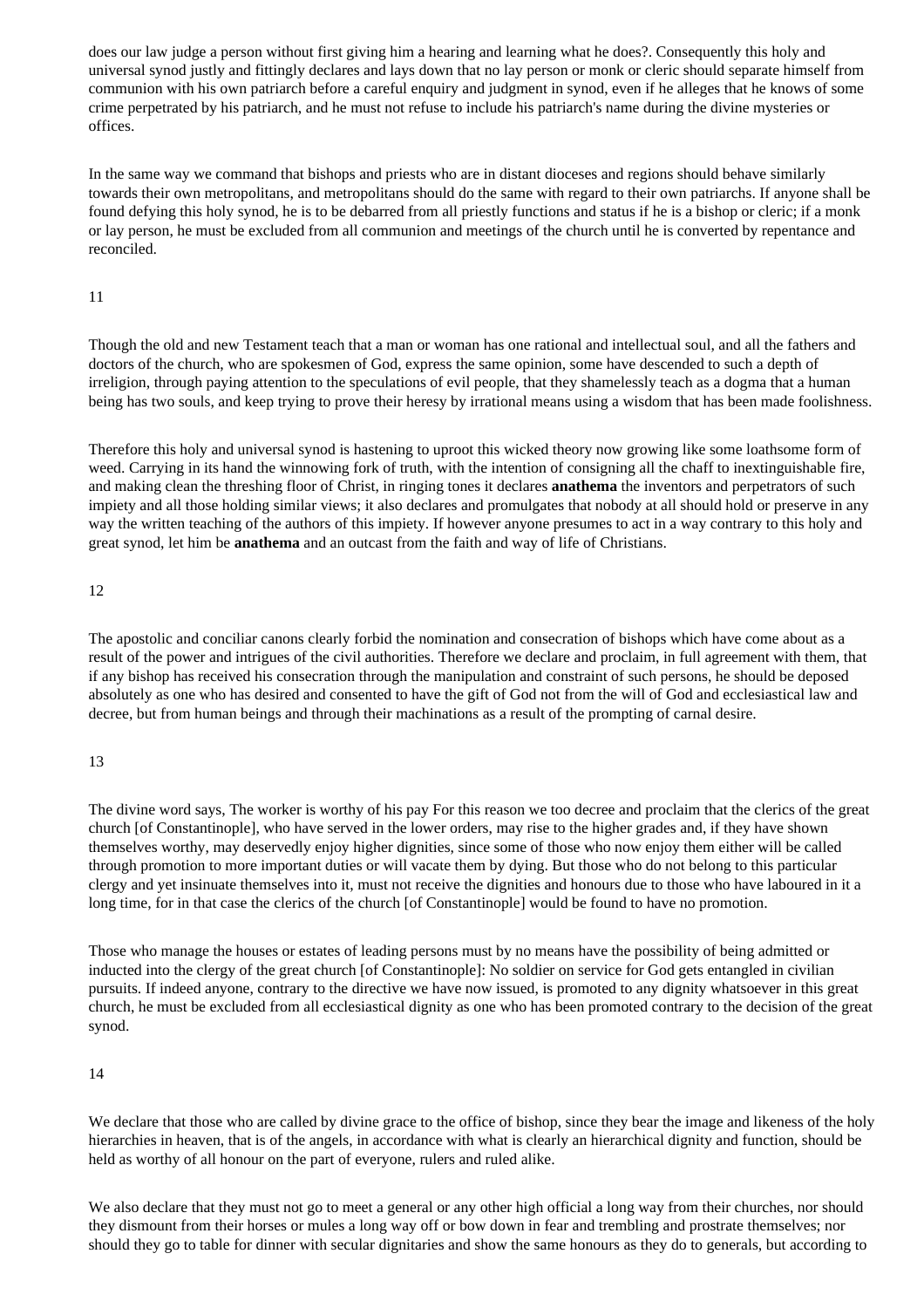what is in keeping with their own spiritual dignity and honour, they should render to everyone his due: Tribute to whom tribute is due, honour to whom honour is due. They must show that the confessors of the emperors, who are friends of Christ, and those who have the same dignity, deserve great respect from the leading persons of those emperors. Thus the bishop will have the courage to reprimand generals and other leading officials and all other secular authorities as often as he finds them doing something unjust or unreasonable, and in this way to correct them and make them better.

But if some bishop, after the holy directive of this council, shall ignore the honour duly and canonically bestowed on him, and permits something to happen according to the old, debased and disordered custom which is contrary to what has now been declared, he must be suspended for a year and the official involved is to be considered unworthy to take part in the mysteries or the means of grace for two years.

#### 15

This holy and universal synod, in renewing the canons of the apostles and fathers, has decreed that no bishop may sell or in any way dispose of precious objects or consecrated vessels except for the reason laid down long ago by the ancient canons, that is to say, objects received for the redemption of captives. They must not hand over endowments of churches by emphyteutic leases nor put on sale other agricultural properties, thereby damaging ecclesiastical revenues. We decree that such revenues are for church purposes, the feeding of the poor and the assistance of pilgrims. However, bishops have full powers to improve and enlarge, as opportunity offers, the ecclesiastical properties which produce these revenues. Moreover, they have the right to apportion or bestow their own property on whomsoever they wish and choose, in accordance with their own powers and rights of ownership.

Now that this decree has been made, whoever appears to have acted in a way contrary to this holy and universal synod, must be deposed on the grounds of violating divine law and precepts. Any sale which was made by the bishop, either in writing or otherwise, must be made entirely void, as well as any emphyteutic lease or any other act disposing of precious objects or endowments. Whoever buys or acquires any of the aforementioned precious objects or endowments and does not restore to the church what belongs to it and does not hand over for burning the bills of sale or leases, is **anathema** until he does what has been determined by this holy and universal synod.

If a bishop is found guilty of having built a monastery with the revenues of a church, he must hand over the monastery to the same church. But if he built it from his own money or other sources, he may have it for his whole life under his own jurisdiction and direction; he may also bequeath it after his death to whomsoever he wishes, but it may not be used as a secular dwelling.

#### 16

A matter which merits great sorrow, even many tears, has come to our ears from many of the faithful. They say that under the previous emperor some laymen of the senatorial order were seen to plait their hair and arrange it on their heads, and to adopt a kind of priestly dignity in accordance with their different ranks at the emperor's court. They did this by wearing various ornaments and articles of clothing which are proper to priests and, as it was thought, made themselves out to be bishops by wearing a pallium over their shoulders and every other piece of episcopal dress. They also adopted as their patriarch the one who took the leading role in these buffooneries. They insulted and made a mockery of a variety of holy things, such as elections, promotions and consecrations of bishops, or by bringing up subtle but false accusations against bishops, and condemning and deposing them, switching in turn from distress to collusion as prosecutors and defendants.

Such a way of behaving has never been heard of since time began, even among the pagans. It shows that those we have now brought to light are in a worse and more wretched state than the pagan nations. The sacred and universal synod, therefore, has declared and promulgated that these attempts to do evil must be condemned as crimes, and no member of the faithful who bears the name of Christian should henceforth attempt to do or tolerate such a thing, or to protect by silence anyone who has committed such an impious act. If any emperor or any powerful or influential person should attempt to mock holy things in such a way, or with evil intent to carry out or permit such a great wrong to be done against the divine priesthood, he must first be condemned by the patriarch of the time, acting with his fellow bishops, and be excommunicated and declared unworthy to share in the divine mysteries, and then he must accept certain other corrective practices and penances which are judged appropriate. Unless he repents quickly, he must be declared **anathema** by this holy and universal synod as one who has dishonoured the mystery of the pure and spotless faith.

However, if the patriarch of Constantinople and his suffragan bishops come to know of any others who have committed crimes of this kind and neglect to act against them with the necessary zeal, they must be deposed and debarred from the dignity of their priesthood. Those who in any way have shown, or shall show in future, such impious conduct and have not confessed it in any way and received the appropriate penance, are declared excommunicate by this synod for three years;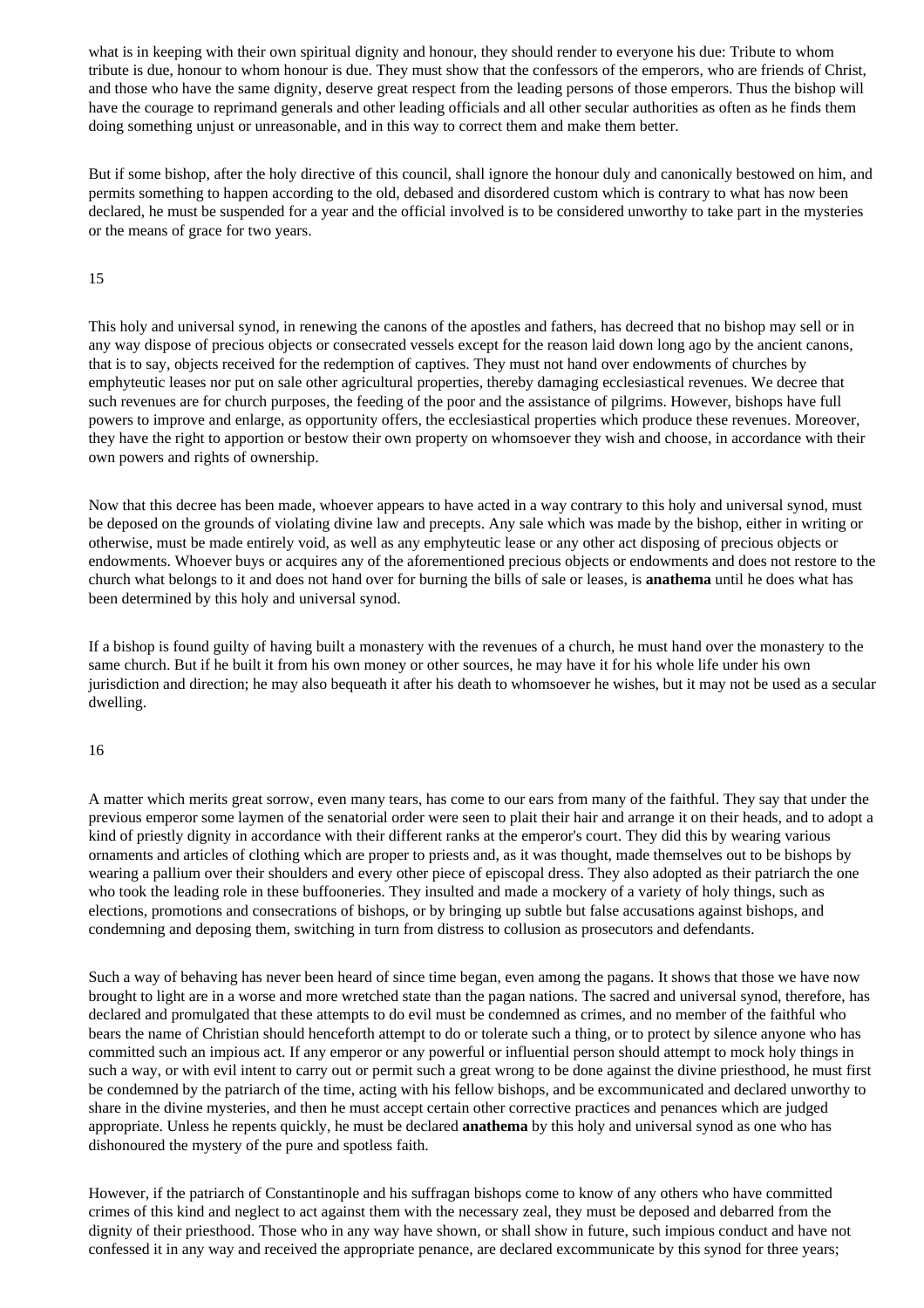during the first year they must remain outside the church as public penitents, during the second year they may stand inside the church among the. ranks of the catechumens, during the third year they may join the faithful and thus become worthy of the sanctifying effects of the holy mysteries.

## 17

The first, holy and universal synod of Nicaea orders that the ancient custom should be preserved throughout Egypt and the provinces subject to her, so that the bishop of Alexandria has them all under his authority; it declares, "Because such a custom has prevailed in the city of Rome". Therefore this great and holy synod decrees that in old and new Rome and the sees of Antioch and Jerusalem the ancient custom must be preserved in all things, so that their prelates should have authority over all the metropolitans whom they promote or confirm in the episcopal dignity, either through the imposition of hands or the bestowal of the pallium; that is to say, the authority to summon them, in case of necessity, to a meeting in synod or even to reprimand and correct them, when a report about some wrongdoing leads to an accusation.

But since some metropolitans give as an excuse for not responding to the summons of their apostolic prelate that they are detained by their temporal rulers, it has been decided that such an excuse will be utterly invalid. For since a ruler frequently holds meetings for his own purposes, it is intolerable that he should prevent leading prelates from going to synods for ecclesiastical business or hold some back from their meetings. We have learnt, however, that such an obstacle and alleged refusal of permission can come about in various ways at the suggestion of the metropolitan.

Metropolitans have had the custom of holding synods twice a year and therefore, they say, they cannot possibly come to the chief one, that of the patriarch. But this holy and universal synod, without forbidding the meetings held by the metropolitans, is conscious that the synods summoned by the patriarchal see are more necessary and profitable than the metropolitan ones, and so demands that they take place. A metropolitan synod affects the good order of only one province, a patriarchal synod often affects the good order of a whole civil diocese, and in this way the common good is provided for. So it is fitting that the common good take priority over a particular one, especially when the summons to meet has been issued by those of greater authority. The fact is that certain metropolitans seem to regard with contempt the ancient custom and canonical tradition, by their not meeting together for the common good. Therefore the laws of the church demand, with severe penalties and leaving no loop-hole, that they comply with the summons of their patriarchs whether they are summoned as a body or individually.

We refuse to listen to the offensive claim made by some ignorant people that a synod cannot be held in the absence of the civil authorities. The reason for this is that the sacred canons have never prescribed the presence of secular rulers at synods but only the presence of bishops. Hence we find that they have not been present at synods but only at universal councils. Furthermore, it is not right that secular rulers should be observers of matters that sometimes come before the priests of God.

Therefore, if any metropolitan ignores his patriarch and disobeys his summons, whether addressed to him alone or to several or to all, unless prevented by a genuine illness or a pagan invasion, and for two whole months after notice of the summons makes no attempt to visit his patriarch, or if he hides in some way or pretends he has no knowledge of the patriarch's summons, he must be excommunicated. If he shows the same stubbornness and disobedience for a year, he must be unconditionally deposed and suspended from all sacerdotal functions and excluded from the dignity and honour that belong to metropolitans. If any metropolitan disobeys even this directive, let him be **anathema**.

#### 18

This holy and great synod has decided that the goods or privileges which belong to the churches of God as a result of long enduring custom and have been granted, whether in writing or not, by emperors of revered memory or by other religious people and possessed by the churches for thirty years, must in no way be removed by force on the part of any secular person, or taken away by him on any pretext whatsoever, from the jurisdiction of the prelate who has them. Whatever is known to have been possessed by the churches for thirty years must remain subject to the control and use of the prelate of the church. Any secular person who acts in a way contrary to this present decree shall be ad judged as one who commits sacrilege and, until he reforms himself and restores or gives back the privileges and goods belonging to the church, let him be **anathema**.

# 19

Paul, the great apostle, condemns greed as another form of idolatry and wants all who unite under the name of Christian to abstain from every form of shameful love of gain. It is all the more wrong, therefore, for those who have the ministry of the priesthood to burden their fellow-bishops and suffragans in any way whatsoever.

For this reason this holy and universal synod has decreed that no archbishop or metropolitan should leave his own church and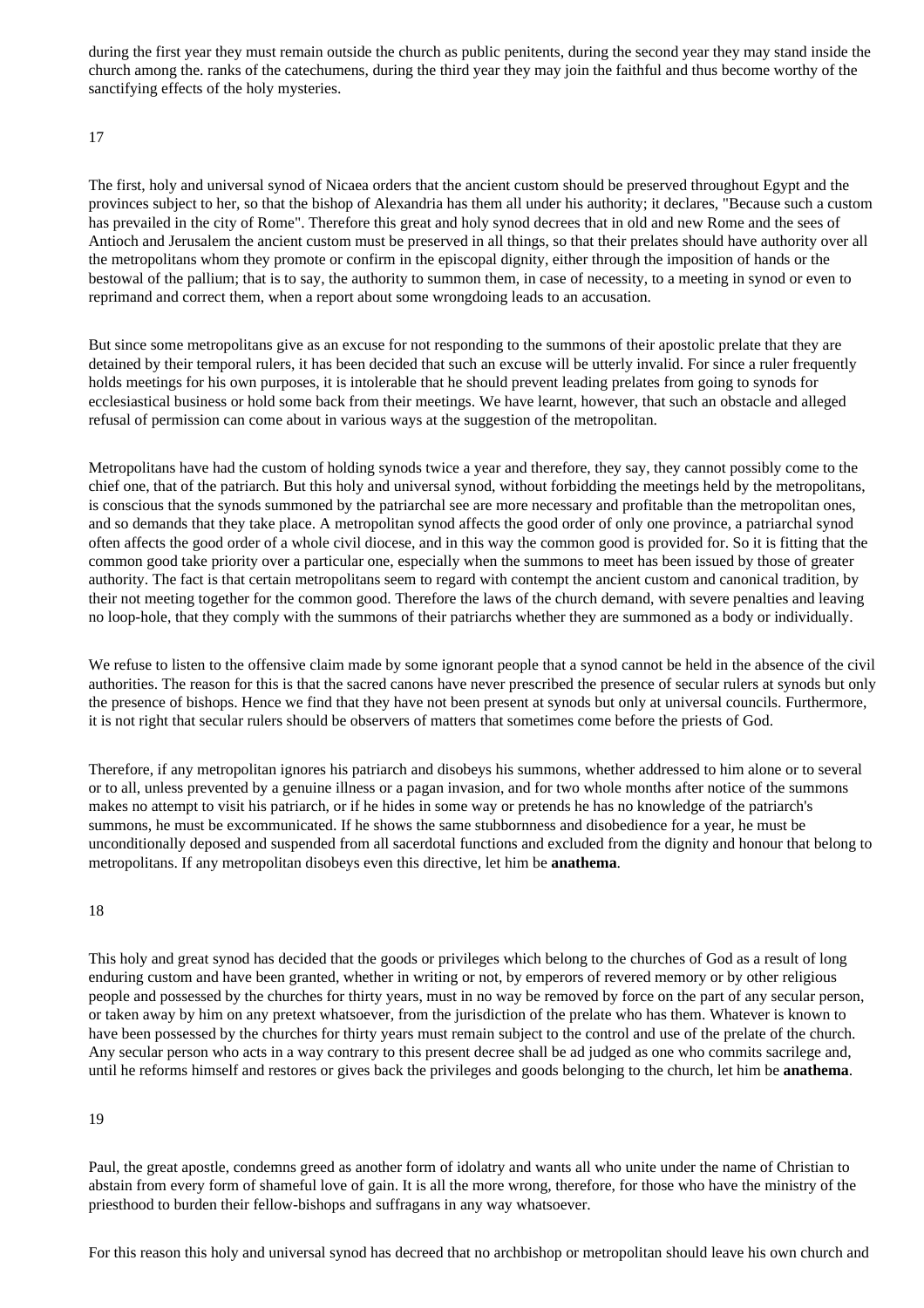visit other churches under the pretext of an official visitation, nor abuse his authority over other churches and consume the revenues which they have at their disposal and for feeding the poor, and thus, by a form of greed, be a burden to the consciences of our brothers and fellow ministers. An exception is made in the case of hospitality, which may sometimes arise on account of necessary travel. But even then he must accept, with reverence and fear of God, nothing else than what is found prepared from that which is currently at hand. He should quickly continue the journey he has undertaken without asking or demanding any at all of the things which belong to that church or the suffragan bishop. For if the sacred canons decree that every bishop should be sparing in his use of what belongs to his own church, and should no way spend or consume the ecclesiastical revenues in an unfitting or unreasonable way for his own advantage, what kind of impiety do you think he will be found guilty of if he has no scruples about going around and burdening the churches entrusted to other bishops and thereby incurring the charge of sacrilege ?

Whoever attempts to do such a thing, after this directive of ours, shall incur from the patriarch of the time the punishment commensurate with his unjust and greedy behaviour, and shall be deposed and excommunicated as the sacrilegious person he is or, to put it otherwise, as an idolater, according to the teaching of the great Apostle.

#### 20

It has come to the ears of this holy synod that in certain places some, on their own authority and without the agreement of those who are entrusted with such decisions, callously and mercilessly expel people who have received some of their lands by emphyteusis, on the pretext that the contract about the agreed rent has been broken.

This must not be allowed to happen unless the person who made the emphyteutic contract first listens to the objections through the mediation of some suitable and trustworthy persons. Then, if the leaseholder has not paid for three years the rent due, he may be expelled from his lands. But it is necessary, after the rent has been unpaid for three years, to go to the authorities of the city or region and bring before them a charge against the person who obtained the emphyteutic lease, and to show how he has defaulted. Only then, after the decision and judgment of the officials, may the church take back its property. Nobody may effect the confiscation of the aforesaid lands on his own initiative and authority, since this would be a sign of the worst form of profiteering and greed.

So, if any bishop or metropolitan, contrary to this directive of ours, confiscates any property from anyone, thinking he is protecting his own church, let him be suspended by his patriarch for a time, having first restored what he took away. If he persists in his disobedience to the decision of this holy universal synod, he must be completely removed from office.

#### 21

We believe that the saying of the Lord that Christ addressed to his holy apostles and disciples. Whoever receives you receives me, and whoever despises you despises me, was also addressed to all who were likewise made supreme pontiffs and chief pastors in succession to them in the catholic church. Therefore we declare that no secular powers should treat with disrespect any of those who hold the office of patriarch or seek to move them from their high positions, but rather they should esteem them as worthy of all honour and reverence. This applies in the first place to the most holy pope of old Rome, secondly to the patriarch of Constantinople, and then to the patriarchs of Alexandria, Antioch and Jerusalem. Furthermore, nobody else should compose or edit writings or tracts against the most holy pope of old Rome, on the pretext of making incriminating charges, as Photius did recently and Dioscorus a long time ago. Whoever shows such great arrogance and audacity, after the manner of Photius and Dioscorus, and makes false accusations in writing or speech against the see of Peter, the chief of the apostles, let him receive a punishment equal to theirs.

If, then, any ruler or secular authority tries to expel the aforesaid pope of the apostolic see, or any of the other patriarchs, let him be **anathema**. Furthermore, if a universal synod is held and any question or controversy arises about the holy church of Rome, it should make inquiries with proper reverence and respect about the question raised and should find a profitable solution; it must on no account pronounce sentence rashly against the supreme pontiffs of old Rome.

22

This holy and universal synod declares and decrees, in agreement with earlier councils, that the promotion and consecration of bishops should be done by means of an election and decision of the college of bishops. So it promulgates as law that no lay authority or ruler may intervene in the election or promotion of a patriarch, a metropolitan or any bishop, lest there be any irregularity leading to improper confusion or quarrelling, especially since it is wrong for any ruler or other lay person to have any influence in such matters. Rather he should be silent and mind his own business until the election of the future bishop has been completed with due process by the ecclesiastical assembly. But if any lay person is invited by the church to join in the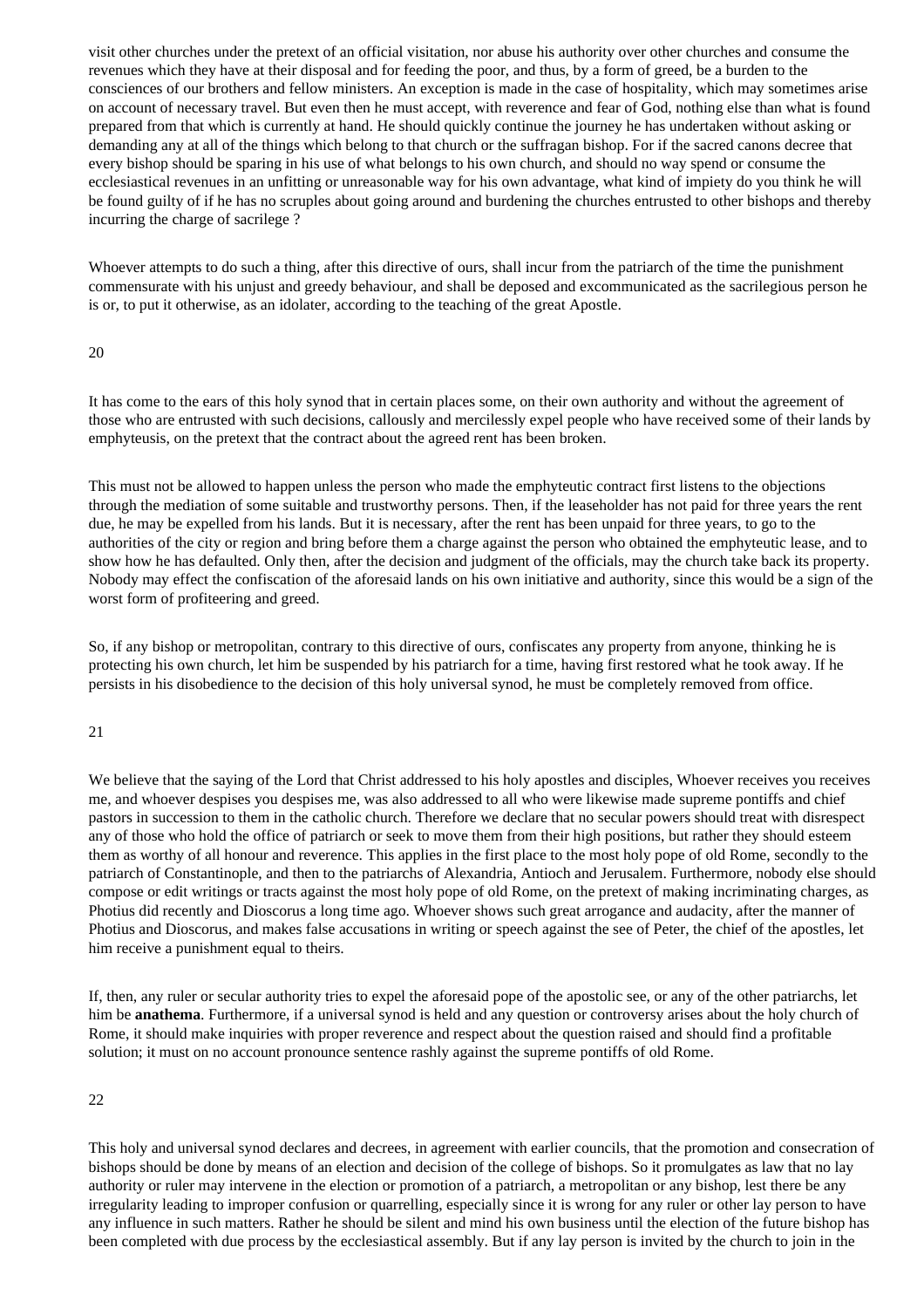discussion and to help with the election, he is permitted to accept the invitation with respect, if he so wishes. For in this way he may be able to promote a worthy pastor in a regular manner, to the benefit of his church.

If any secular authority or ruler, or a lay person of any other status, attempts to act against the common, agreed and canonical method of election in the church, let him be **anathema**- this is to last until he obeys and agrees to what the church shows it wants concerning the election and appointment of its leader.

23

We have also learnt that some bishops, at the request of certain people, have unreasonably made a gift of properties belonging to other churches. Thus they usurp the authority of other bishops, so far as they can. This conduct will clearly bring on them the curse of the prophet who says, Woe to those who add house to house and field to field in order to defraud their neighbour, and it has made them guilty of sacrilege. For this reason, this great and universal synod has decided that no brother of ours in the episcopate or anyone else may transact such a wicked property deal, nor, if asked by someone, dispose of any property belonging to other churches, nor install priests or any other clerics in churches that are not under his jurisdiction, without the permission of the bishop responsible for the church in question. Furthermore, no priests or deacons, who are consecrated for holy functions, should perform, of their own accord and decision, any sacred functions in churches to which they have not been appointed from the beginning. This behaviour is unlawful and utterly alien to the canonical regulations.

Whoever, after this declaration of ours, shall be seen to do any of these things which have now been forbidden, must be excommunicated for a period of time, and the contractual arrangements, whether written or not, must be completely dissolved and abrogated because they were made in contravention of the canons. Likewise, the priest or deacon is to be suspended until he withdraws from the church to which he does not belong. But if he ignores the suspension, he must be got rid of completely and dispossessed of every sacred office.

#### 24

Divine scripture says, Cursed is everyone who does the work of the Lord with slackness Yet some metropolitans have fallen into the depths of negligence and sloth. They summon the bishops subject to their jurisdiction and commit to them the divine offices of their own church as well as litanies and all the sacred ministries which are personal to themselves. The consequence is that they celebrate through the agency of these bishops everything they should readily do themselves. In this way they make those who have merited the dignity of bishop seem like clerics in their service.

These metropolitans, contrary to church law, give themselves to secular business and administration, failing to persevere in prayers and petitions for their own sins and the ignorance of their people. Some excuse this behaviour even though it is utterly and completely contrary to canonical regulations. What is still more serious, it is said that the bishops are told to complete the above ministries at allotted times each month at their own expense. This is totally alien to all apostolic sanction. All this makes such people worthy of the most severe condemnation possible, for they are shown by their actions to be infected by a form of satanic pride and arrogance.

Any metropolitan who, after this directive of the holy and universal synod, is consumed by a similar pride, arrogance or contempt and does not carry out with fear, promptitude and a good conscience the necessary ministries in his own city, but seeks to carry them out through his suffragan bishops, must be punished by his patriarch and be either reformed or deposed.

#### 25

The holy synod has duly decided that the bishops, priests, deacons and subdeacons of the great church [of Constantinople], who received their consecration from Methodius and Ignatius, the most holy patriarchs, and became hard of heart like the arrogant and unfeeling heart of Pharaoh, and even now are in complete disagreement with this holy and universal synod and, while rejecting harmony with us in the word of truth, have wholeheartedly supported the cause of the usurper Photius, must be deposed and suspended from all sacerdotal functions, just as the most blessed pope Nicholas decreed not long ago. On no account are such men to be readmitted into the ranks of the clergy, even if they wish in future to change their ways. An exception will be made in regard to receiving the means of holiness, and it is only our mercy which makes us think that they are worthy of this. They do not deserve to have the opportunity of being restored by their repentance to their former status, as is illustrated by the case of the odious Esau, though he begged in tears for that favour.